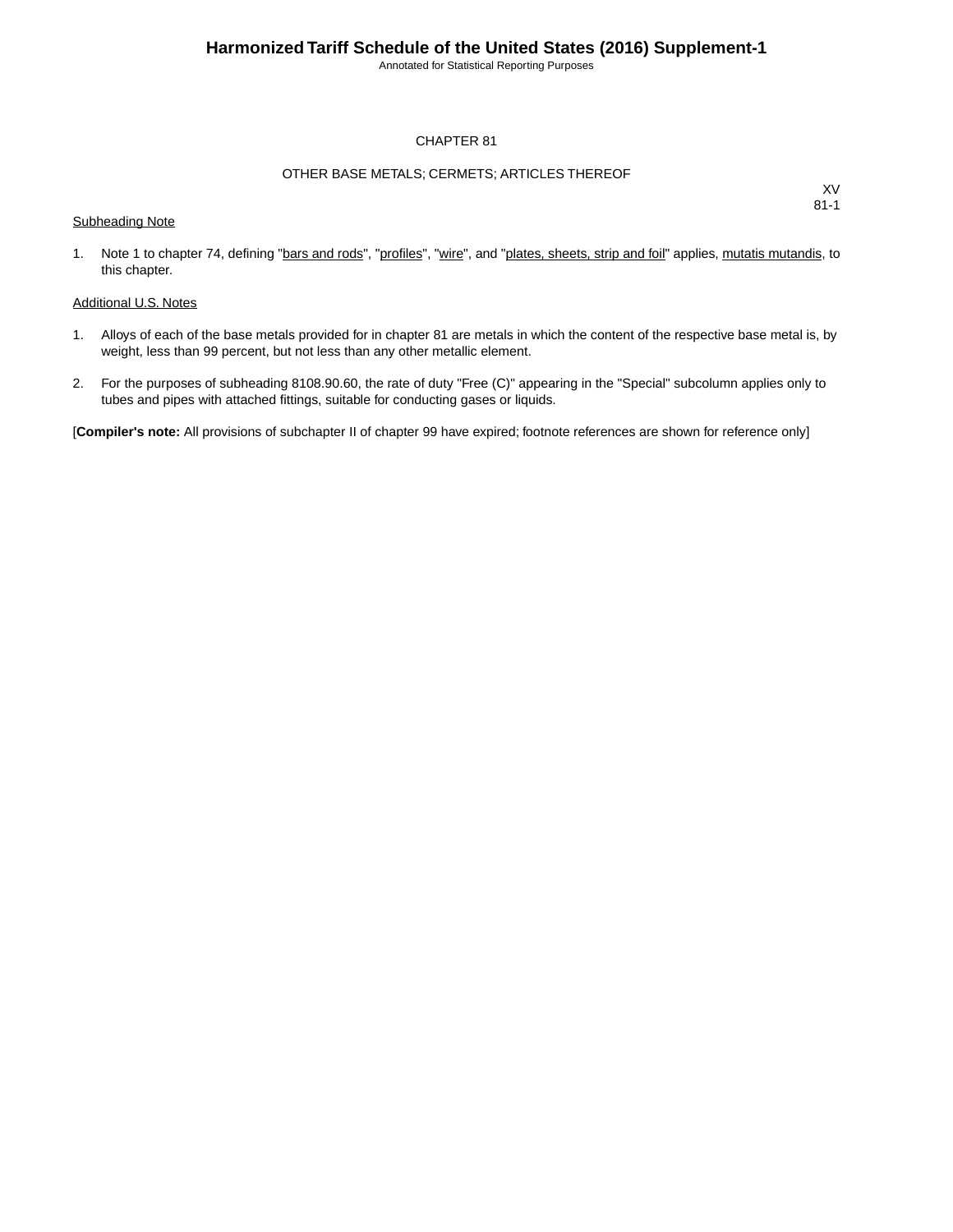Annotated for Statistical Reporting Purposes

| Heading/<br>Subheading   | Stat.<br>Suf- | Article Description                                                                                            |                |         | $\overline{2}$                                                                         |     |
|--------------------------|---------------|----------------------------------------------------------------------------------------------------------------|----------------|---------|----------------------------------------------------------------------------------------|-----|
|                          | fix           |                                                                                                                | of<br>Quantity | General | $\mathbf{1}$<br>Special                                                                |     |
| 8101<br>8101.10.00 00    |               | Tungsten (wolfram) and articles thereof, including waste and<br>scrap:                                         | W kg           | 7%      | Free (A+, AU, BH,<br>CA, CL, CO, D, E,<br>IL, JO, KR, MA,<br>MX, OM, P, PA,<br>PE, SG) | 58% |
| 8101.94.00 00            |               | Other:<br>Unwrought tungsten, including bars and rods obtained                                                 |                |         | Free (A+, AU, BH,<br>CA, CL, CO, D, E,<br>IL, JO, KR, MA,<br>MX, OM, P, PA,<br>PE, SG) | 60% |
| 8101.96.00 00            |               |                                                                                                                |                |         | Free (A+, AU, BH,<br>CA, CL, CO, D, E,<br>IL, JO, KR, MA,<br>MX, OM, P, PA,<br>PE, SG) | 60% |
| 8101.97.00 00            |               |                                                                                                                | W kg           | .2.8%   | Free (A, AU, BH,<br>CA, CL, CO, D, E,<br>IL, JO, KR, MA,<br>MX, OM, P, PA,<br>PE, SG)  | 50% |
| 8101.99<br>8101.99.10 00 |               | Other:<br>Bars and rods, other than those obtained simply<br>by sintering, profiles, plates, sheets, strip and |                |         | Free (A+, AU, BH,<br>CA, CL, CO, D, E,<br>IL, JO, KR, MA,<br>MX, OM, P, PA,<br>PE, SG) | 60% |
| 8101.99.80 00            |               |                                                                                                                |                |         | Free (A, AU, BH,<br>CA, CL, CO, D, E,<br>IL, JO, KR, MA,<br>MX, OM, P, PA,<br>PE, SG)  | 45% |
|                          |               |                                                                                                                |                |         |                                                                                        |     |
|                          |               |                                                                                                                |                |         |                                                                                        |     |
|                          |               |                                                                                                                |                |         |                                                                                        |     |

XV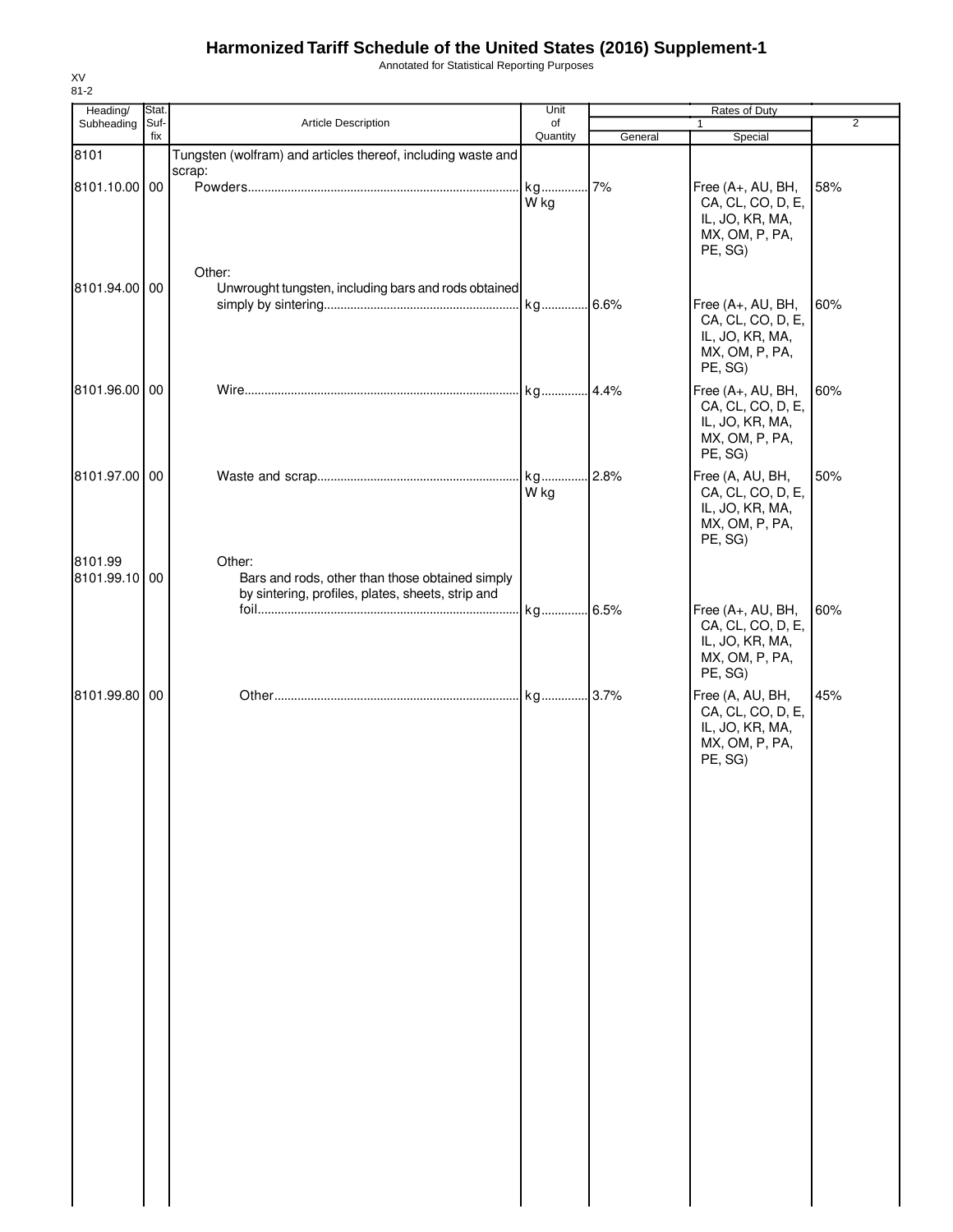Annotated for Statistical Reporting Purposes

| Heading/      | Stat.       |                                                                                                            | Unit           | Rates of Duty                 |                                        |                            |
|---------------|-------------|------------------------------------------------------------------------------------------------------------|----------------|-------------------------------|----------------------------------------|----------------------------|
| Subheading    | Suf-<br>fix | <b>Article Description</b>                                                                                 | of<br>Quantity | General                       | $\mathbf{1}$<br>Special                | 2                          |
| 8102          |             | Molybdenum and articles thereof, including waste and scrap:                                                |                |                               |                                        |                            |
| 8102.10.00 00 |             |                                                                                                            | Mo kg          | molybdenum                    | Free (A+, AU, BH,<br>CA, CL, CO, D, E, | \$1.10/kg on<br>molybdenum |
|               |             |                                                                                                            |                | content $+1.2%$               | IL, JO, KR, MA,                        | $content +$                |
|               |             |                                                                                                            |                |                               | MX, OM, P, PA,                         | 15%                        |
|               |             | Other:                                                                                                     |                |                               | PE, SG)                                |                            |
| 8102.94.00 00 |             | Unwrought molybdenum, including bars and rods                                                              |                |                               |                                        |                            |
|               |             |                                                                                                            |                | 13.9¢/kg on                   | Free (A+, AU, BH,                      | \$1.10/kg on               |
|               |             |                                                                                                            | Mo kg          | molybdenum<br>content $+1.9%$ | CA, CL, CO, D, E,<br>IL, JO, KR, MA,   | molybdenum<br>$content +$  |
|               |             |                                                                                                            |                |                               | MX, OM, P, PA,                         | 15%                        |
|               |             |                                                                                                            |                |                               | PE, SG)                                |                            |
| 8102.95       |             | Bars and rods, other than those obtained simply by<br>sintering, profiles, plates, sheets, strip and foil: |                |                               |                                        |                            |
| 8102.95.30 00 |             |                                                                                                            |                |                               | Free (A, AU, BH,                       | 60%                        |
|               |             |                                                                                                            |                |                               | CA, CL, CO, D, E,<br>IL, JO, KR, MA,   |                            |
|               |             |                                                                                                            |                |                               | MX, OM, P, PA,                         |                            |
|               |             |                                                                                                            |                |                               | PE, SG)                                |                            |
| 8102.95.60 00 |             |                                                                                                            |                |                               | Free (A, AU, BH,<br>CA, CL, CO, D, E,  | 60%                        |
|               |             |                                                                                                            |                |                               | IL, JO, KR, MA,                        |                            |
|               |             |                                                                                                            |                |                               | MX, OM, P, PA,                         |                            |
| 8102.96.00 00 |             |                                                                                                            |                |                               | PE, SG)<br>Free (A, AU, BH,            | 60%                        |
|               |             |                                                                                                            |                |                               | CA, CL, CO, D, E,                      |                            |
|               |             |                                                                                                            |                |                               | IL, JO, KR, MA,<br>MX, OM, P, PA,      |                            |
|               |             |                                                                                                            |                |                               | PE, SG)                                |                            |
| 8102.97.00 00 |             |                                                                                                            |                |                               |                                        | Free                       |
|               |             |                                                                                                            | Mo kg          |                               |                                        |                            |
| 8102.99.00 00 |             |                                                                                                            |                |                               | Free (A, AU, BH,<br>CA, CL, CO, D, E,  | 45%                        |
|               |             |                                                                                                            |                |                               | IL, JO, KR, MA,                        |                            |
|               |             |                                                                                                            |                |                               | MX, OM, P, PA,<br>PE, SG)              |                            |
| 8103          |             | Tantalum and articles thereof, including waste and scrap:                                                  |                |                               |                                        |                            |
| 8103.20.00    |             | Unwrought tantalum, including bars and rods obtained                                                       |                |                               |                                        |                            |
|               |             |                                                                                                            |                |                               | Free (A, AU, BH,<br>CA, CL, CO, D, E,  | 25%                        |
|               |             |                                                                                                            |                |                               | IL, JO, KR, MA,                        |                            |
|               |             |                                                                                                            |                |                               | MX, OM, P, PA,<br>PE, SG)              |                            |
|               | 30          |                                                                                                            |                |                               |                                        |                            |
|               | 90          |                                                                                                            |                |                               |                                        |                            |
| 8103.30.00    | 00          |                                                                                                            |                |                               |                                        | Free                       |
| 8103.90.00 00 |             |                                                                                                            |                |                               | Free (A, AU, BH,<br>CA, CL, CO, D, E,  | 45%                        |
|               |             |                                                                                                            |                |                               | IL, JO, KR, MA,                        |                            |
|               |             |                                                                                                            |                |                               | MX, OM, P, PA,                         |                            |
|               |             |                                                                                                            |                |                               | PE, SG)                                |                            |
|               |             |                                                                                                            |                |                               |                                        |                            |
|               |             |                                                                                                            |                |                               |                                        |                            |
|               |             |                                                                                                            |                |                               |                                        |                            |
|               |             |                                                                                                            |                |                               |                                        |                            |
|               |             |                                                                                                            |                |                               |                                        |                            |
|               |             |                                                                                                            |                |                               |                                        |                            |
|               |             |                                                                                                            |                |                               |                                        |                            |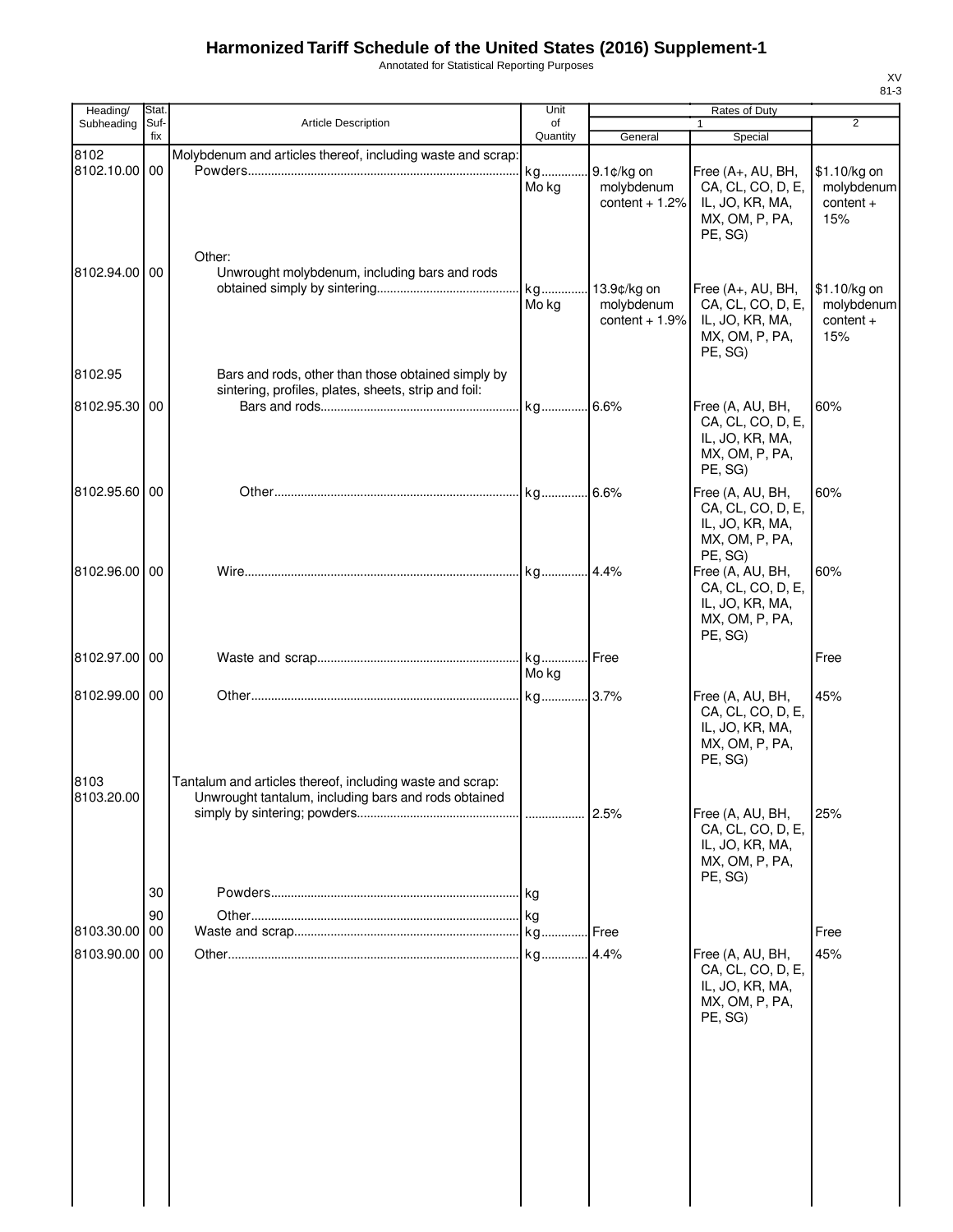Annotated for Statistical Reporting Purposes

| Heading/                    | Stat.       |                                                                                                                         | Unit           |                 | Rates of Duty                        |                |
|-----------------------------|-------------|-------------------------------------------------------------------------------------------------------------------------|----------------|-----------------|--------------------------------------|----------------|
| Subheading                  | Suf-<br>fix | <b>Article Description</b>                                                                                              | of<br>Quantity | General         | 1<br>Special                         | $\overline{2}$ |
| 8104                        |             | Magnesium and articles thereof, including waste and scrap:                                                              |                |                 |                                      |                |
|                             |             | Unwrought magnesium:                                                                                                    |                |                 |                                      |                |
| 8104.11.00 00               |             | Containing at least 99.8 percent by weight of                                                                           |                |                 |                                      |                |
|                             |             |                                                                                                                         | kg 8%          |                 | Free (A, AU, BH,                     | 100%           |
|                             |             |                                                                                                                         |                |                 | CA, CL, CO, D, E,<br>IL, JO, KR, MA, |                |
|                             |             |                                                                                                                         |                |                 | MX, OM, P, PA,                       |                |
|                             |             |                                                                                                                         |                |                 | PE, SG)                              |                |
| 8104.19.00                  | 00          |                                                                                                                         |                | 6.5%            | Free (A+, AU, BH,                    | 60.5%          |
|                             |             |                                                                                                                         | Mg kg          |                 | CA, CL, CO, D, E,                    |                |
|                             |             |                                                                                                                         |                |                 | IL, JO, KR, MA,<br>MX, OM, P, PA,    |                |
|                             |             |                                                                                                                         |                |                 | PE, SG)                              |                |
| 8104.20.00                  | 00          |                                                                                                                         |                |                 |                                      | Free           |
| 8104.30.00                  | 00          | Raspings, turnings and granules, graded according to size;                                                              |                |                 |                                      |                |
|                             |             |                                                                                                                         | kg 4.4%        |                 | Free (A, AU, BH,                     | 60.5%          |
|                             |             |                                                                                                                         | Mg kg          |                 | CA, CL, CO, D, E,                    |                |
|                             |             |                                                                                                                         |                |                 | IL, JO, KR, MA,<br>MX, OM, P, PA,    |                |
|                             |             |                                                                                                                         |                |                 | PE, SG)                              |                |
| 8104.90.00                  | 00          |                                                                                                                         | kg             | 14.8¢/kg on     | Free (A, AU, B, BH,                  | 88¢/kg on      |
|                             |             |                                                                                                                         | Mg kg          | magnesium       | CA, CL, CO, D, E,                    | magnesium      |
|                             |             |                                                                                                                         |                | content $+3.5%$ | IL, JO, KR, MA,                      | $content +$    |
|                             |             |                                                                                                                         |                |                 | MX, OM, P, PA,                       | 20%            |
|                             |             |                                                                                                                         |                |                 | PE, SG)                              |                |
| 8105                        |             | Cobalt mattes and other intermediate products of cobalt<br>metallurgy; cobalt and articles thereof, including waste and |                |                 |                                      |                |
|                             |             | scrap:                                                                                                                  |                |                 |                                      |                |
| 8105.20                     |             | Cobalt mattes and other intermediate products of cobalt                                                                 |                |                 |                                      |                |
|                             |             | metallurgy; unwrought cobalt; powders:                                                                                  |                |                 |                                      |                |
| 8105.20.30                  | 00          | Unwrought cobalt:                                                                                                       |                |                 | Free (A+, AU, BH,                    | 45%            |
|                             |             |                                                                                                                         |                |                 | CA, CL, CO, D, E,                    |                |
|                             |             |                                                                                                                         |                |                 | IL, JO, KR, MA,                      |                |
|                             |             |                                                                                                                         |                |                 | MX, OM, P, PA,<br>PE, SG)            |                |
|                             |             |                                                                                                                         |                |                 |                                      |                |
| 8105.20.60 00<br>8105.20.90 | 00          |                                                                                                                         |                |                 |                                      | Free<br>Free   |
| 8105.30.00 00               |             |                                                                                                                         |                |                 |                                      | Free           |
| 8105.90.00 00               |             |                                                                                                                         | kg             | .3.7%           | Free (A, AU, BH,                     | 45%            |
|                             |             |                                                                                                                         |                |                 | CA, CL, CO, D, E,                    |                |
|                             |             |                                                                                                                         |                |                 | IL, JO, KR, MA,                      |                |
|                             |             |                                                                                                                         |                |                 | MX, OM, P, PA,<br>PE. SG)            |                |
|                             |             |                                                                                                                         |                |                 |                                      |                |
| 8106.00.00                  |             | 00 Bismuth and articles thereof, including waste and scrap kg Free                                                      |                |                 |                                      | 7.5%           |
| 8107<br>8107.20.00          | 00          | Cadmium and articles thereof, including waste and scrap:                                                                | . kg Free      |                 |                                      |                |
|                             |             |                                                                                                                         |                |                 |                                      | 33¢/kg         |
| 8107.30.00 00               |             |                                                                                                                         |                |                 |                                      | 33¢/kg         |
| 8107.90.00                  | 00          |                                                                                                                         |                |                 | Free (A, AU, BH,                     | 45%            |
|                             |             |                                                                                                                         |                |                 | CA, CL, CO, D, E,<br>IL, JO, KR, MA, |                |
|                             |             |                                                                                                                         |                |                 | MX, OM, P, PA,                       |                |
|                             |             |                                                                                                                         |                |                 | PE, SG)                              |                |
|                             |             |                                                                                                                         |                |                 |                                      |                |
|                             |             |                                                                                                                         |                |                 |                                      |                |
|                             |             |                                                                                                                         |                |                 |                                      |                |
|                             |             |                                                                                                                         |                |                 |                                      |                |
|                             |             |                                                                                                                         |                |                 |                                      |                |
|                             |             |                                                                                                                         |                |                 |                                      |                |
|                             |             |                                                                                                                         |                |                 |                                      |                |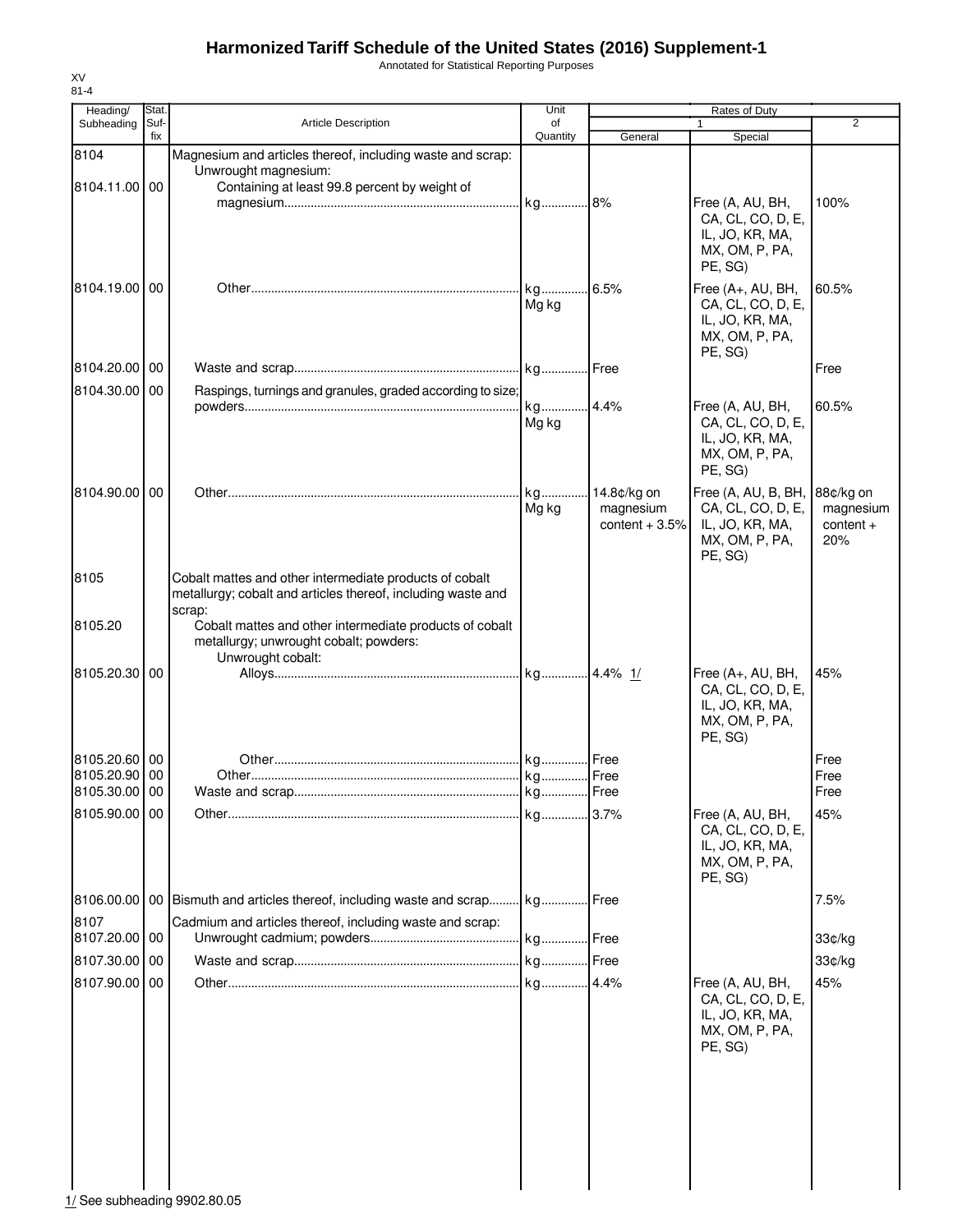Annotated for Statistical Reporting Purposes

| Heading/           | Stat. |                                                            | Unit     |         | Rates of Duty                          |         |
|--------------------|-------|------------------------------------------------------------|----------|---------|----------------------------------------|---------|
| Subheading         | Suf-  | <b>Article Description</b>                                 | of       |         | 1                                      | 2       |
|                    | fix   |                                                            | Quantity | General | Special                                |         |
| 8108               |       | Titanium and articles thereof, including waste and scrap:  |          |         |                                        |         |
| 8108.20.00         |       |                                                            |          | 15%     | Free (A+, AU, BH,<br>CA, CL, CO, D, E, | 25%     |
|                    |       |                                                            |          |         | IL, JO, KR, MA,                        |         |
|                    |       |                                                            |          |         | MX, OM, P, PA,                         |         |
|                    |       |                                                            |          |         | PE, SG)                                |         |
|                    | 10    |                                                            |          |         |                                        |         |
|                    |       | Other:                                                     |          |         |                                        |         |
|                    | 15    |                                                            |          |         |                                        |         |
|                    |       |                                                            |          |         |                                        |         |
|                    | 30    |                                                            |          |         |                                        |         |
|                    | 95    |                                                            |          |         |                                        |         |
| 8108.30.00         | 00    |                                                            |          | .l Free |                                        | Free    |
| 8108.90            |       | Other:                                                     |          |         |                                        |         |
| 8108.90.30         |       |                                                            |          | 5.5%    | Free (A, AU, BH,                       | 45%     |
|                    |       |                                                            |          |         | CA, CL, CO, D, E,                      |         |
|                    |       |                                                            |          |         | IL, JO, KR, MA,                        |         |
|                    |       |                                                            |          |         | MX, OM, P, PA,                         |         |
|                    |       |                                                            |          |         | PE, SG)                                |         |
|                    | 30    |                                                            |          |         |                                        |         |
|                    | 60    |                                                            |          |         |                                        |         |
| 8108.90.60         |       |                                                            |          | 15%     | Free (A, AU, BH, C, 45%                |         |
|                    |       |                                                            |          |         | CA, CL, CO, D, E,                      |         |
|                    |       |                                                            |          |         | IL, JO, KR, MA,                        |         |
|                    |       |                                                            |          |         | MX, OM, P, PA,                         |         |
|                    | 20    |                                                            |          |         | PE, SG) 1/                             |         |
|                    |       |                                                            |          |         |                                        |         |
|                    | 31    |                                                            |          |         |                                        |         |
|                    | 45    |                                                            |          |         |                                        |         |
|                    | 60    |                                                            |          |         |                                        |         |
|                    | 75    |                                                            |          |         |                                        |         |
|                    |       |                                                            |          |         |                                        |         |
| 8109<br>8109.20.00 | 00    | Zirconium and articles thereof, including waste and scrap: |          |         |                                        | 25%     |
|                    |       |                                                            |          |         | Free (A+, AU, BH,<br>CA, CL, CO, D, E, |         |
|                    |       |                                                            |          |         | IL, JO, KR, MA,                        |         |
|                    |       |                                                            |          |         | MX, OM, P, PA,                         |         |
|                    |       |                                                            |          |         | PE, SG)                                |         |
| 8109.30.00 00      |       |                                                            |          |         |                                        | Free    |
|                    |       |                                                            |          |         |                                        |         |
| 8109.90.00 00      |       |                                                            |          |         | Free (A, AU, BH,                       | 45%     |
|                    |       |                                                            |          |         | CA, CL, CO, D, E,<br>IL, JO, KR, MA,   |         |
|                    |       |                                                            |          |         | MX, OM, P, PA,                         |         |
|                    |       |                                                            |          |         | PE, SG)                                |         |
| 8110               |       | Antimony and articles thereof, including waste and scrap:  |          |         |                                        |         |
| 8110.10.00 00      |       |                                                            | . kg     | . Free  |                                        | 4.4¢/kg |
|                    |       |                                                            |          |         |                                        |         |
| 8110.20.00         | 00    |                                                            |          |         |                                        | 4.4¢/kg |
| 8110.90.00         | 00    |                                                            |          |         |                                        | 4.4¢/kg |
|                    |       |                                                            |          |         |                                        |         |
|                    |       |                                                            |          |         |                                        |         |
|                    |       |                                                            |          |         |                                        |         |
|                    |       |                                                            |          |         |                                        |         |
|                    |       |                                                            |          |         |                                        |         |
|                    |       |                                                            |          |         |                                        |         |
|                    |       |                                                            |          |         |                                        |         |
|                    |       |                                                            |          |         |                                        |         |
|                    |       |                                                            |          |         |                                        |         |
|                    |       |                                                            |          |         |                                        |         |
|                    |       |                                                            |          |         |                                        |         |
|                    |       |                                                            |          |         |                                        |         |
|                    |       |                                                            |          |         |                                        |         |

1/ See additional U.S. note 2 to this chapter.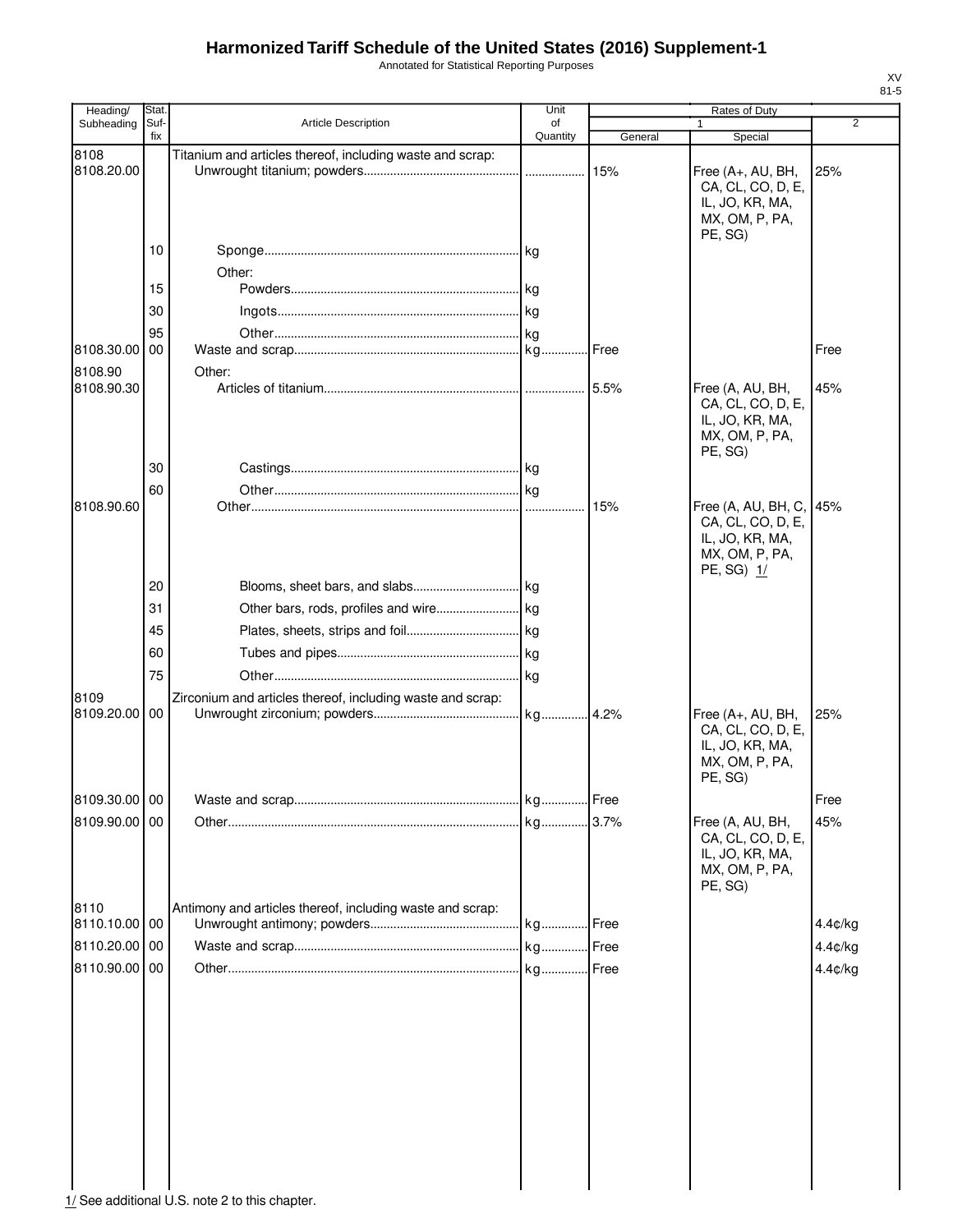Annotated for Statistical Reporting Purposes

| Heading/                 | <b>Stat</b> |                                                                                                                                                                                             | Unit     |         | Rates of Duty                                                                         |                |
|--------------------------|-------------|---------------------------------------------------------------------------------------------------------------------------------------------------------------------------------------------|----------|---------|---------------------------------------------------------------------------------------|----------------|
| Subheading               | Suf-        | <b>Article Description</b>                                                                                                                                                                  | of       |         | 1                                                                                     | $\overline{2}$ |
|                          | fix         |                                                                                                                                                                                             | Quantity | General | Special                                                                               |                |
| 8111.00<br>8111.00.30 00 |             | Manganese and articles thereof, including waste and scrap:                                                                                                                                  | . kg     | Free    |                                                                                       | Free           |
|                          |             | Other:<br>Unwrought manganese:                                                                                                                                                              |          |         |                                                                                       |                |
| 8111.00.47 00            |             | Flake containing at least 99.5 percent by weight                                                                                                                                            |          |         | Free (A+, AU, BH,<br>CA, CL, CO, D, E,                                                | 20%            |
|                          |             |                                                                                                                                                                                             |          |         | IL, JO, KR, MA,<br>MX, OM, P, PA,<br>PE, SG)                                          |                |
| 8111.00.49               |             |                                                                                                                                                                                             |          | 14%     | Free (A+, AU, BH,<br>CA, CL, CO, E, IL,<br>JO, KR, MA, MX,<br>OM, P, PA, PE,<br>SG)   | 20%            |
|                          | 10          | Powder containing at least 99.5 percent by                                                                                                                                                  |          |         |                                                                                       |                |
|                          | 90          |                                                                                                                                                                                             |          |         |                                                                                       |                |
| 8111.00.60               | 00          |                                                                                                                                                                                             |          |         | Free (A, AU, BH,<br>CA, CL, CO, D, E,<br>IL, JO, KR, MA,<br>MX, OM, P, PA,<br>PE, SG) | 45%            |
| 8112                     |             | Beryllium, chromium, germanium, vanadium, gallium, hafnium,<br>indium, niobium (columbium), rhenium and thallium, and<br>articles of these metals, including waste and scrap:<br>Beryllium: |          |         |                                                                                       |                |
| 8112.12.00 00            |             |                                                                                                                                                                                             |          |         | Free (A, AU, BH,<br>CA, CL, CO, D, E,<br>IL, JO, KR, MA,<br>MX, OM, P, PA,<br>PE, SG) | 25%            |
| 8112.13.00 00            |             |                                                                                                                                                                                             |          |         |                                                                                       | Free           |
| 8112.19.00 00            |             |                                                                                                                                                                                             |          |         | Free (A, AU, BH,<br>CA, CL, CO, D, E,<br>IL, JO, KR, MA,<br>MX, OM, P, PA,<br>PE, SG) | 45%            |
| 8112.21.00 00            |             | Chromium:                                                                                                                                                                                   |          | 3%      | Free (A, AU, BH,<br>CA, CL, CO, D, E,<br>IL, JO, KR, MA,<br>MX, OM, P, PA,<br>PE, SG) | 30%            |
| 8112.22.00 00            |             |                                                                                                                                                                                             |          |         |                                                                                       | Free           |
| 8112.29.00 00            |             |                                                                                                                                                                                             |          |         | Free (A, AU, BH,<br>CA, CL, CO, D, E,<br>IL, JO, KR, MA,<br>MX, OM, P, PA,<br>PE, SG) | 30%            |
| 8112.51.00 00            |             | Thallium:                                                                                                                                                                                   |          | 4%      | Free (A+, AU, BH,<br>CA, CL, CO, D, E,<br>IL, JO, KR, MA,<br>MX, OM, P, PA,           | 25%            |
| 8112.52.00 00            |             |                                                                                                                                                                                             |          | Free    | PE, SG)                                                                               | Free           |
|                          |             |                                                                                                                                                                                             |          |         |                                                                                       |                |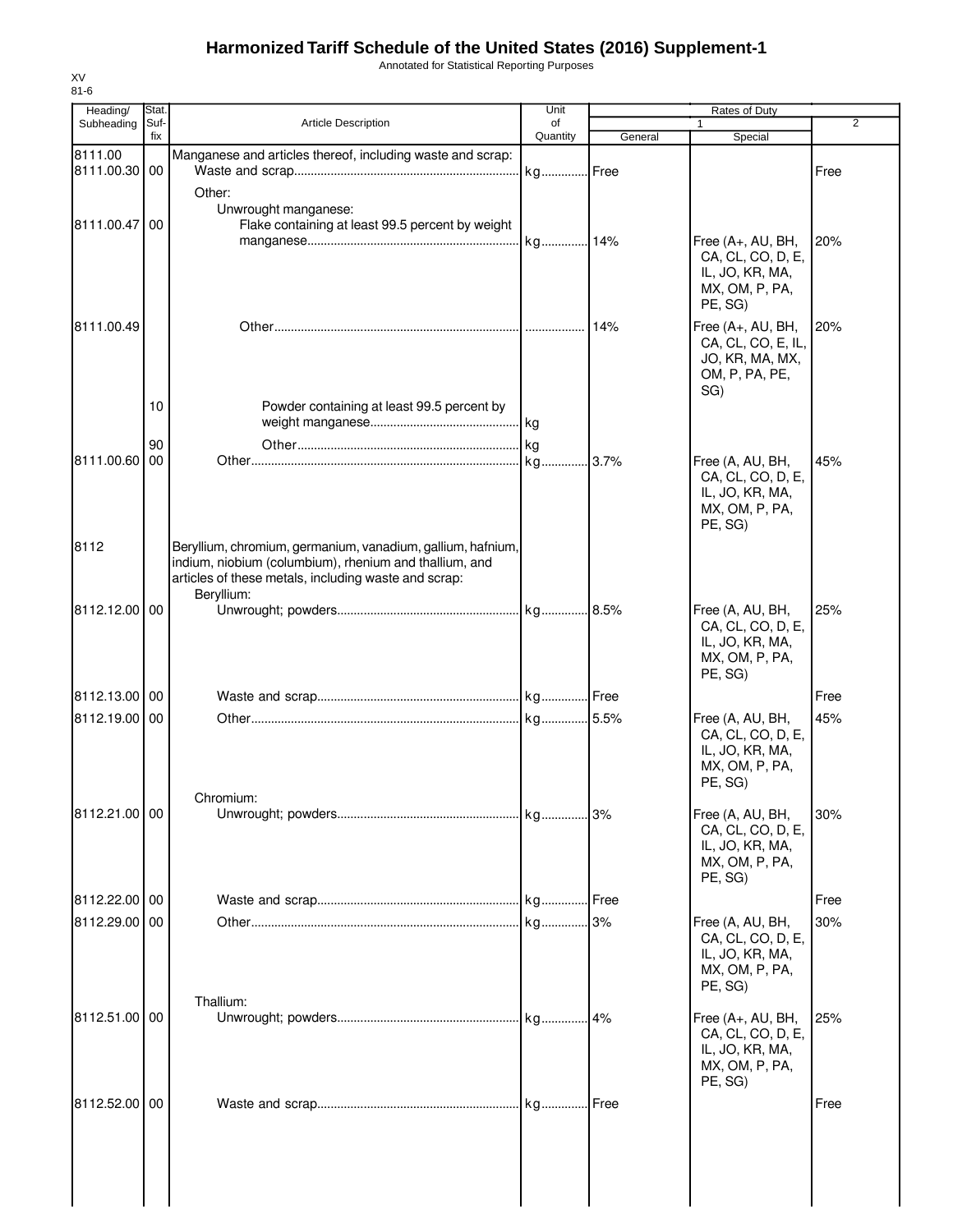Annotated for Statistical Reporting Purposes

| Heading/      | Stat. |                                                                                                                                                                                                          | Unit             | Rates of Duty |                                                                                       |                |  |
|---------------|-------|----------------------------------------------------------------------------------------------------------------------------------------------------------------------------------------------------------|------------------|---------------|---------------------------------------------------------------------------------------|----------------|--|
| Subheading    | Suf-  | Article Description                                                                                                                                                                                      | $_{\mathsf{of}}$ |               | $\overline{1}$                                                                        | $\overline{2}$ |  |
| 8112 (con.)   | fix   | Beryllium, chromium, germanium, vanadium, gallium, hafnium,<br>indium, niobium (columbium), rhenium and thallium, and<br>articles of these metals, including waste and scrap: (con.)<br>Thallium: (con.) | Quantity         | General       | Special                                                                               |                |  |
| 8112.59.00 00 |       |                                                                                                                                                                                                          |                  |               | Free (A, AU, BH,<br>CA, CL, CO, D, E,<br>IL, JO, KR, MA,<br>MX, OM, P, PA,<br>PE, SG) | 25%            |  |
|               |       |                                                                                                                                                                                                          |                  |               |                                                                                       |                |  |